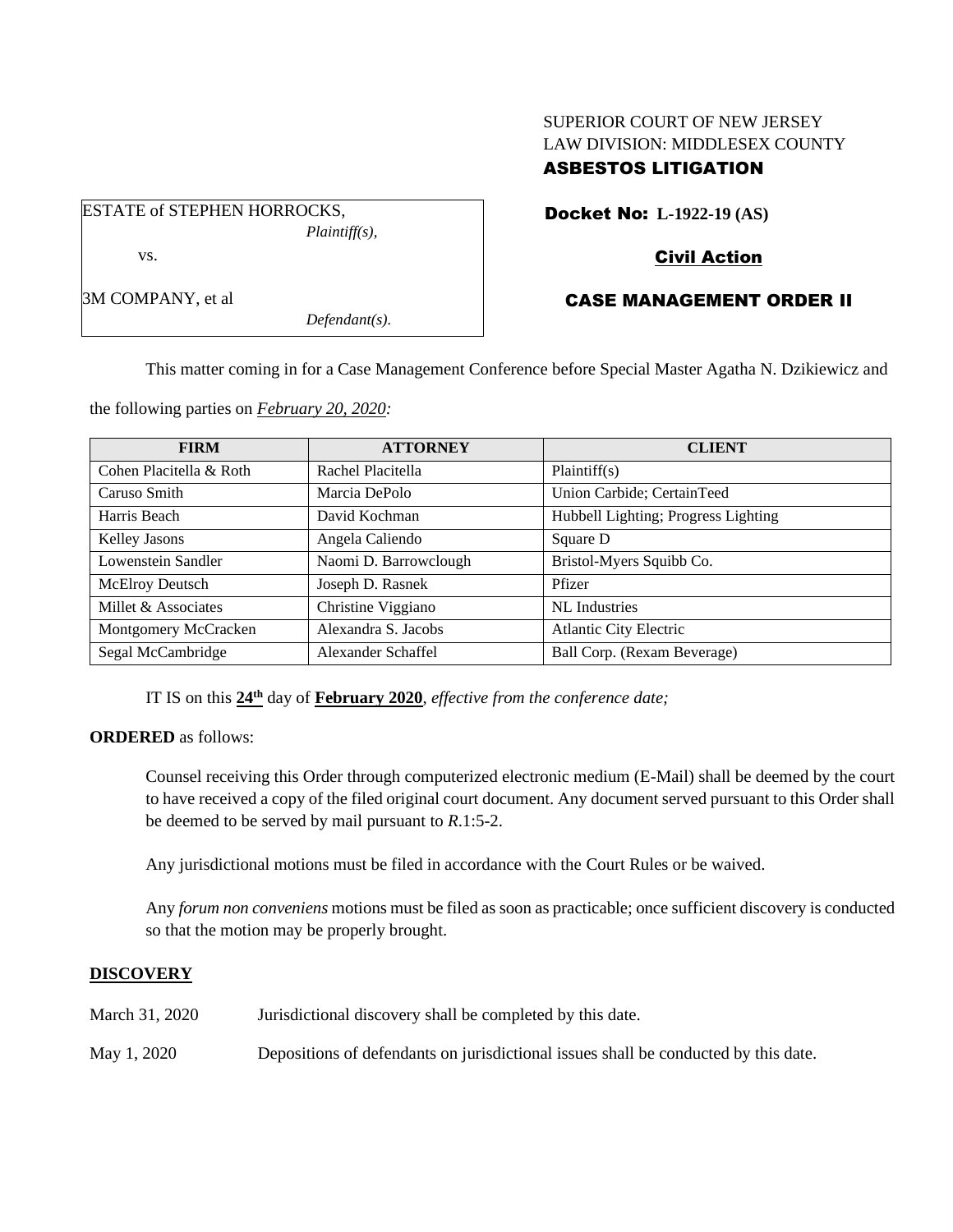| March 27, 2020 | Defendants shall serve answers to supplemental interrogatories and document requests by this<br>date.                                                                                                       |
|----------------|-------------------------------------------------------------------------------------------------------------------------------------------------------------------------------------------------------------|
| May 29, 2020   | Defendants shall identify the cross-claims they intend to prove and the proofs as to each cross-<br>claim per Rowe by this date.                                                                            |
| June 15, 2020  | Fact discovery, including depositions, shall be completed by this date. Plaintiff's counsel shall<br>contact the Special Master within one week of this deadline if all fact discovery is not<br>completed. |
| June 15, 2020  | Depositions of corporate representatives shall be completed by this date.                                                                                                                                   |

### **EARLY SETTLEMENT**

September 11, 2020 Settlement demands shall be served on all counsel and the Special Master by this date.

#### **MEDICAL EXPERT REPORT**

October 30, 2020 Defendants shall identify its medical experts and serve medical reports, if any, by this date. In addition, defendants shall notify plaintiff's counsel (as well as all counsel of record) of a joinder in an expert medical defense by this date.

### **LIABILITY EXPERT REPORTS**

- July 17, 2020 Plaintiff shall identify its liability experts and serve liability expert reports by this date or waive any opportunity to rely on liability expert testimony.
- October 30, 2020 Defendants shall identify its liability experts and serve liability expert reports, if any, by this date or waive any opportunity to rely on liability expert testimony.

#### **SUMMARY JUDGMENT MOTION PRACTICE**

- July 24, 2020 Plaintiff's counsel shall advise, in writing, of intent not to oppose motions by this date.
- August 7, 2020 Summary judgment motions shall be filed no later than this date.
- September 4, 2020 Last return date for summary judgment motions.

#### **EXPERT DEPOSITIONS**

November 23, 2020 Expert depositions shall be completed by this date. To the extent that plaintiff and defendant generic experts have been deposed before, the parties seeking that deposition in this case must file an application before the Special Master and demonstrate the necessity for that deposition. To the extent possible, documents requested in a deposition notice directed to an expert shall be produced three days in advance of the expert deposition. The expert shall not be required to produce documents that are readily accessible in the public domain.

 $\_$  , and the set of the set of the set of the set of the set of the set of the set of the set of the set of the set of the set of the set of the set of the set of the set of the set of the set of the set of the set of th